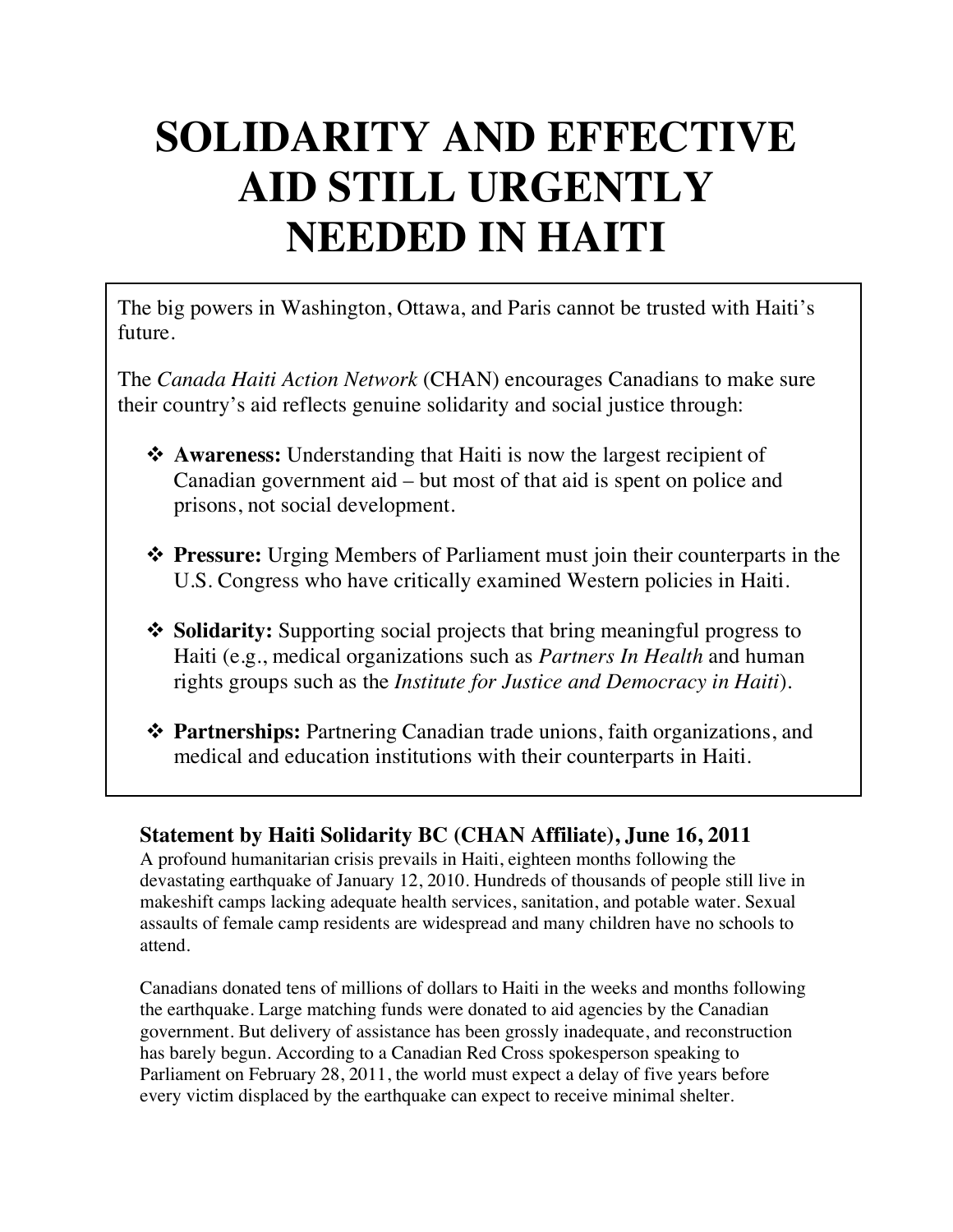Although the physical tasks of reconstruction are enormous, the larger obstacles facing Haitians are political. The *Canada Haiti Action Network* (CHAN) believes that inadequate aid to Haiti is rooted in international policies towards the country and its government. For years, the governments of the U.S., Canada and Europe have deliberately thwarted the sovereignty and social justice aspirations of the Haitian people.

Long before the earthquake, Haiti was dubbed the 'Republic of NGOs'. The NGO model channels aid and assistance through foreign-run organizations, rather than Haitian government ministries or civil society institutions. The net effect is to exclude Haitians from decision-making and a failure to build lasting improvements or Haitian capacity through training and long-term employment. Haitian members of the *Interim Haiti Reconstruction Commission* (IHRC) have voiced deep dissatisfaction with the exclusion of Haitians from post-earthquake reconstruction.

The exclusion of Haitians from development projects is mirrored in the political sphere. The recent two-round election was marked by foreign pressure and interference. Haiti's largest political party, the Fanmi Lavalas of former president Jean-Bertrand Aristide, was, once again, ruled off the ballot. Under further pressure from the U.S. government and OAS, presidential candidate Jude Célestin was tossed off the second round ballot even though Haiti's electoral commission ruled that he won more votes than third place finisher Michel Martelly.

Recent WikiLeaks revelations make clear the extent of U.S. meddling in Haiti, and that the U.S. government harbours a grudge against outgoing President René Préval for joining Haiti to Venezuela's Petrocaribe initiative in 2007. Préval sponsored Célestin's candidacy. The end result was an election that landed Michel Martelly, a rightist and associate of anti-democratic militarists and Duvalierists, in the Haitian presidency.

These latest electoral exclusions cap an eleven-year effort by the big powers of the world to stifle democracy in Haiti. A U.S.-led embargo of aid and development funds began in the year 2000, intended to destabilize Haiti's government. It escalated to the overthrow and exile of President Aristide and the dissolution of Haiti's senate and legislature on February 29, 2004. Today, Haiti is the only militarily-occupied country in the Western Hemisphere, with nearly 13,000, UN Security Council-sponsored police and soldiers.